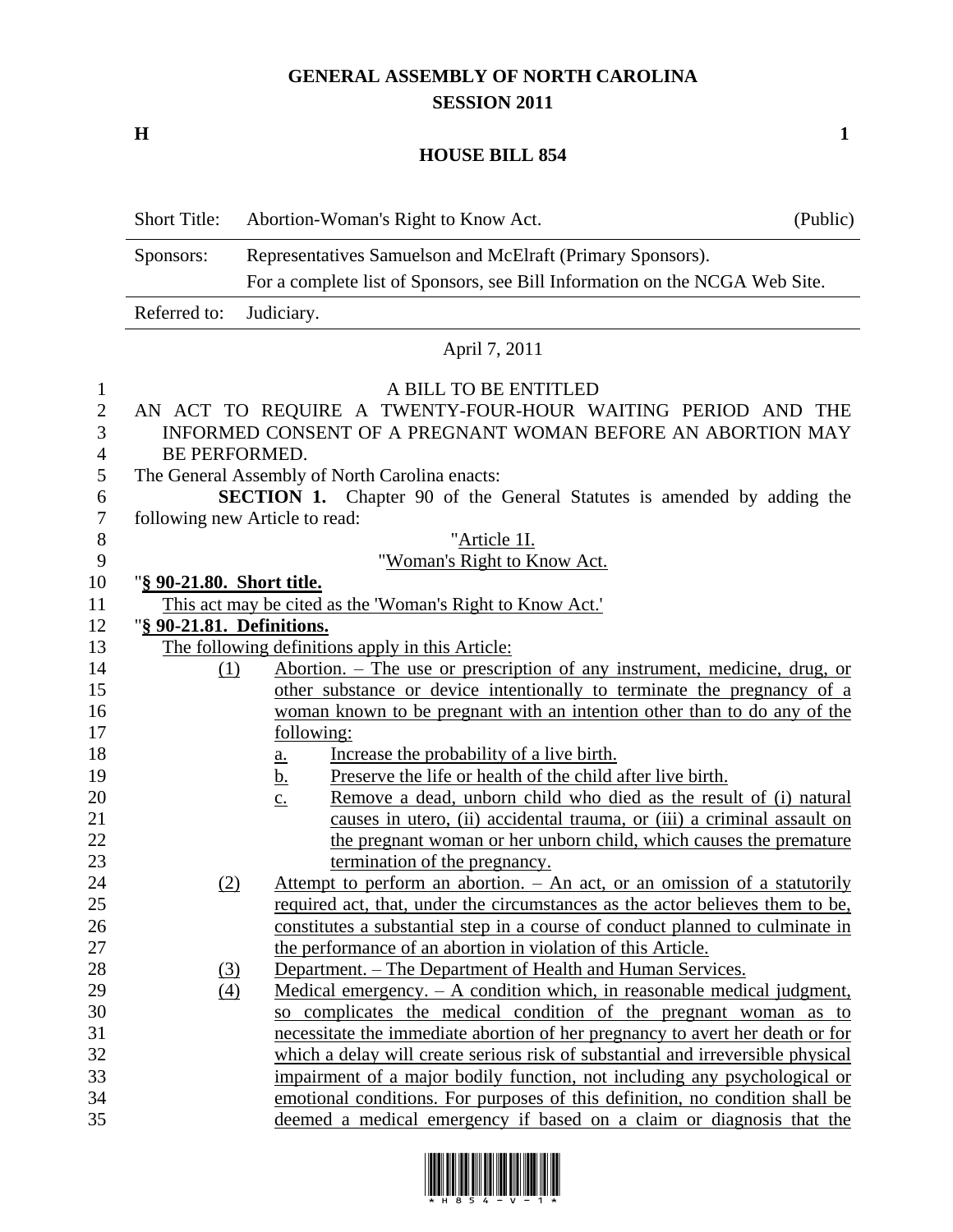|      | <b>General Assembly of North Carolina</b>                                     | <b>Session 2011</b>                                                                    |
|------|-------------------------------------------------------------------------------|----------------------------------------------------------------------------------------|
|      |                                                                               | woman will engage in conduct which would result in her death or in                     |
|      |                                                                               | substantial and irreversible physical impairment of a major bodily function.           |
| (5)  |                                                                               | Physician. – An individual licensed to practice medicine in accordance with            |
|      | this Chapter.                                                                 |                                                                                        |
| (6)  |                                                                               | <u>Probable gestational age. – What, in the judgment of the physician, will,</u>       |
|      |                                                                               | with reasonable probability, be the gestational age of the unborn child at the         |
|      | time the abortion is planned to be performed.                                 |                                                                                        |
| (7)  |                                                                               | Qualified professional. - An individual who is a registered nurse, nurse               |
|      |                                                                               | practitioner, or physician assistant licensed in accordance with Article 1 of          |
|      |                                                                               | this Chapter, or a qualified technician acting within the scope of the                 |
|      |                                                                               | qualified technician's authority as provided by North Carolina law and under           |
|      | the supervision of a physician.                                               |                                                                                        |
| (8)  |                                                                               | Qualified technician. $-$ A registered diagnostic medical sonographer who is           |
|      |                                                                               | certified in obstetrics and gynecology by the American Registry for                    |
|      |                                                                               | Diagnostic Medical Sonography (ARDMS) or a nurse midwife or advanced                   |
|      |                                                                               | practice nurse practitioner in obstetrics with certification in obstetrical            |
|      | ultrasonography.                                                              |                                                                                        |
| (9)  |                                                                               | Stable Internet Web site. $-$ A Web site that, to the extent reasonably                |
|      |                                                                               | practicable, is safeguarded from having its content altered other than by the          |
|      | Department.                                                                   |                                                                                        |
| (10) | Woman. – A female human, whether or not she is an adult.                      |                                                                                        |
|      | "§ 90-21.82. Informed consent to abortion.                                    |                                                                                        |
|      |                                                                               | No abortion shall be performed upon a woman in this State without her voluntary and    |
|      |                                                                               | informed consent. Except in the case of a medical emergency, consent to an abortion is |
|      | voluntary and informed only if all of the following conditions are satisfied: |                                                                                        |
| (1)  |                                                                               | At least 24 hours prior to the abortion, a physician or qualified professional         |
|      | following:                                                                    | has orally informed the woman, by telephone or in person, of all of the                |
|      |                                                                               | The name of the physician who will perform the abortion.                               |
|      | a.<br><u>b.</u>                                                               | The particular medical risks associated with the particular abortion                   |
|      |                                                                               | procedure to be employed, including, when medically accurate, the                      |
|      |                                                                               | risks of infection, hemorrhage, cervical tear or uterine perforation,                  |
|      |                                                                               | danger to subsequent pregnancies, including the ability to carry a                     |
|      |                                                                               | child to full term, and any adverse psychological effects associated                   |
|      | with the abortion.                                                            |                                                                                        |
|      | $\underline{c}$ .                                                             | The probable gestational age of the unborn child at the time the                       |
|      | abortion is to be performed.                                                  |                                                                                        |
|      | <u>d.</u>                                                                     | The medical risks associated with carrying the child to term.                          |
|      | e.                                                                            | That ultrasound imaging and heart tone monitoring that enable the                      |
|      |                                                                               | pregnant woman to view her unborn child or listen to the heartbeat of                  |
|      |                                                                               | the unborn child are available to the woman. The physician                             |
|      |                                                                               | performing the abortion, qualified technician, or referring physician                  |
|      |                                                                               | shall inform the woman that the printed materials and Web site                         |
|      |                                                                               | described in G.S. 90-21.83 and G.S. 90-21.84 contain phone numbers                     |
|      |                                                                               | and addresses for facilities that offer the services free of charge. If                |
|      |                                                                               | requested by the woman, the physician or qualified professional shall                  |
|      |                                                                               | provide to the woman the list as compiled by the Department.                           |
|      | <u>f.</u>                                                                     | If the physician who is to perform the abortion has no liability                       |
|      |                                                                               | insurance for malpractice in the performance or attempted                              |
|      |                                                                               | performance of an abortion, that information shall be communicated.                    |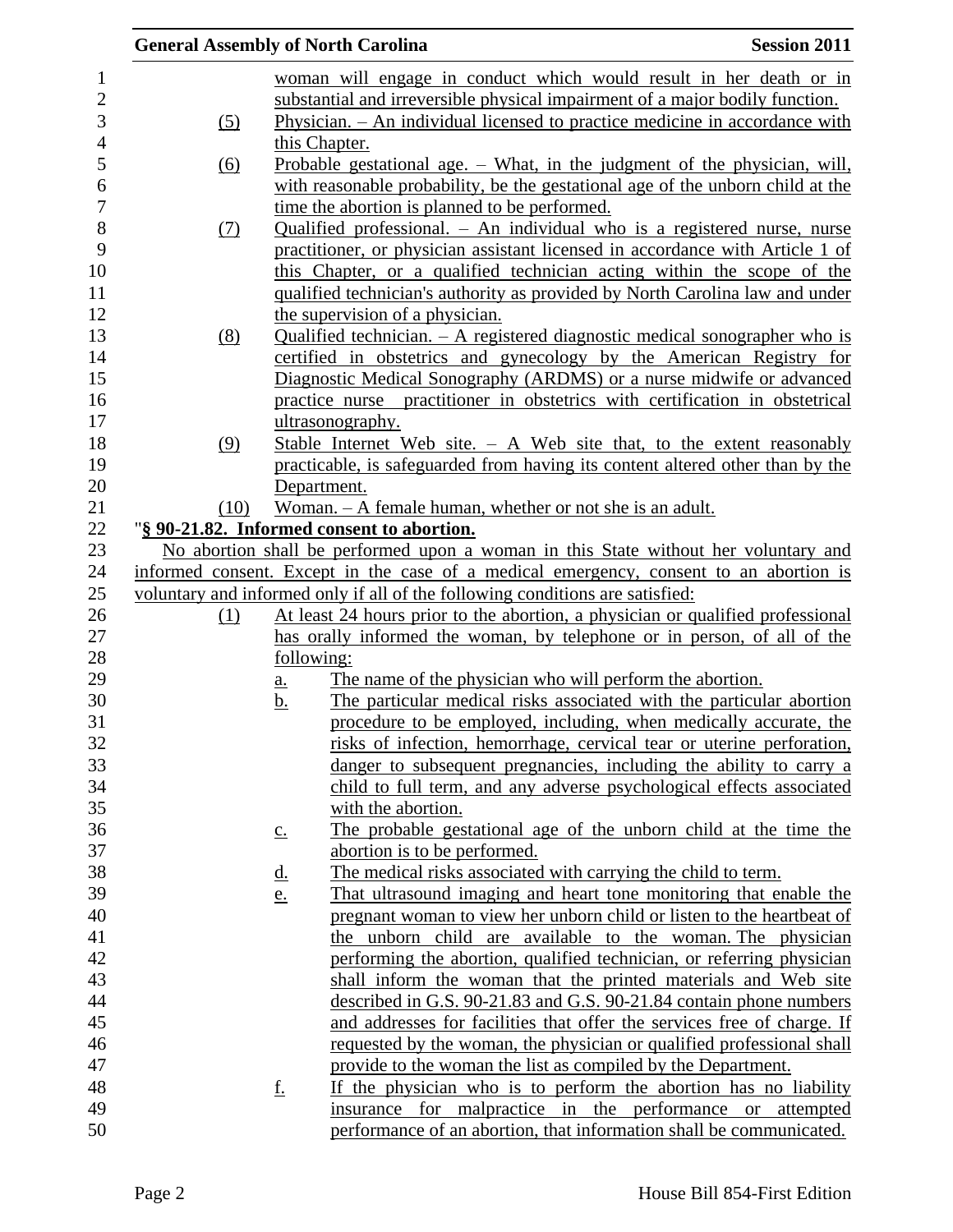|                | <b>General Assembly of North Carolina</b> |                            |                                                                                         | <b>Session 2011</b> |
|----------------|-------------------------------------------|----------------------------|-----------------------------------------------------------------------------------------|---------------------|
| $\mathbf{1}$   |                                           | g <sub>1</sub>             | The location of the hospital that offers obstetrical or gynecological                   |                     |
| $\overline{2}$ |                                           |                            | care located within 30 miles of the location where the abortion is                      |                     |
| 3              |                                           |                            | performed or induced and at which the physician performing or                           |                     |
| $\overline{4}$ |                                           |                            | inducing the abortion has clinical privileges. If the physician who                     |                     |
| 5              |                                           |                            | will perform the abortion has no local hospital admitting privileges,                   |                     |
| 6              |                                           |                            | that information shall be communicated.                                                 |                     |
| $\overline{7}$ |                                           |                            | If the physician or qualified professional does not know the information                |                     |
| 8              |                                           |                            | required in sub-subdivision a., f., or g. of this subdivision, the woman shall          |                     |
| 9              |                                           |                            | be advised that this information will be directly available from the physician          |                     |
| 10             |                                           |                            | who is to perform the abortion. The information required by this subdivision            |                     |
| 11             |                                           |                            | shall be provided in English and in each language that is the primary                   |                     |
| 12             |                                           |                            | language of at least two percent (2%) of the State's population. The                    |                     |
| 13             |                                           |                            | information may be provided orally, by telephone, or in person, without                 |                     |
| 14             |                                           |                            | conducting a physical examination or tests of the patient, in which case the            |                     |
| 15             |                                           |                            | required information may be based on facts supplied by the woman to the                 |                     |
| 16             |                                           |                            | physician and whatever other relevant information is reasonably available.              |                     |
| 17             |                                           |                            | The information required by this subdivision may not be provided by a tape              |                     |
| 18             |                                           |                            | recording but shall be provided during a consultation in which the physician            |                     |
| 19             |                                           |                            | is able to <u>ask questions of the patient and the patient is able to ask questions</u> |                     |
| 20             |                                           |                            | of the physician. If, in the medical judgment of the physician, a physical              |                     |
| 21             |                                           |                            | examination, tests, or the availability of other information to the physician           |                     |
| 22             |                                           |                            | subsequently indicates a revision of the information previously supplied to             |                     |
| 23             |                                           |                            | the patient, then that revised information may be communicated to the                   |                     |
| 24             |                                           |                            | patient at any time before the performance of the abortion. Nothing in this             |                     |
| 25             |                                           |                            | section may be construed to preclude provision of required information in a             |                     |
| 26             |                                           |                            | language understood by the patient through a translator.                                |                     |
| 27             | (2)                                       |                            | The physician or qualified professional has informed the woman, by                      |                     |
| 28             |                                           |                            | telephone or in person, of each of the following at least 24 hours before the           |                     |
| 29             |                                           | abortion:                  |                                                                                         |                     |
| 30             |                                           | $\underline{a}$ .          | That medical assistance benefits may be available for prenatal care,                    |                     |
| 31             |                                           |                            | childbirth, and neonatal care.                                                          |                     |
| 32             |                                           | $\underline{\mathbf{b}}$ . | That public assistance programs under Chapter 108A of the General                       |                     |
| 33             |                                           |                            | Statutes may or may not be available as benefits under federal and                      |                     |
| 34             |                                           |                            | State assistance programs.                                                              |                     |
| 35             |                                           | $\underline{c}$ .          | That the father is liable to assist in the support of the child, even if                |                     |
| 36             |                                           |                            | the father has offered to pay for the abortion.                                         |                     |
| 37             |                                           | <u>d.</u>                  | That the woman has other alternatives to abortion, including keeping                    |                     |
| 38             |                                           |                            | the baby or placing the baby for adoption.                                              |                     |
| 39             |                                           | <u>e.</u>                  | That the woman has the right to review the printed materials                            |                     |
| 40             |                                           |                            | described in G.S. 90-21.83, that these materials are available on a                     |                     |
| 41             |                                           |                            | State-sponsored Web site, as well as the address of the                                 |                     |
| 42             |                                           |                            | State-sponsored Web site. The physician or a qualified professional                     |                     |
| 43             |                                           |                            | shall orally inform the woman that the materials have been provided                     |                     |
| 44             |                                           |                            | by the Department and that they describe the unborn child and list                      |                     |
| 45             |                                           |                            | agencies that offer alternatives to abortion. If the woman chooses to                   |                     |
| 46             |                                           |                            | view the materials other than on the Web site, they shall either be                     |                     |
| 47             |                                           |                            | given to her at least 24 hours before the abortion or be mailed to her                  |                     |
| 48             |                                           |                            | at least 72 hours before the abortion by certified mail, restricted                     |                     |
| 49             |                                           |                            | delivery to addressee.                                                                  |                     |
| 50             |                                           | <u>f.</u>                  | That the woman is free to withhold or withdraw her consent to the                       |                     |
| 51             |                                           |                            | abortion at any time before or during the abortion without affecting                    |                     |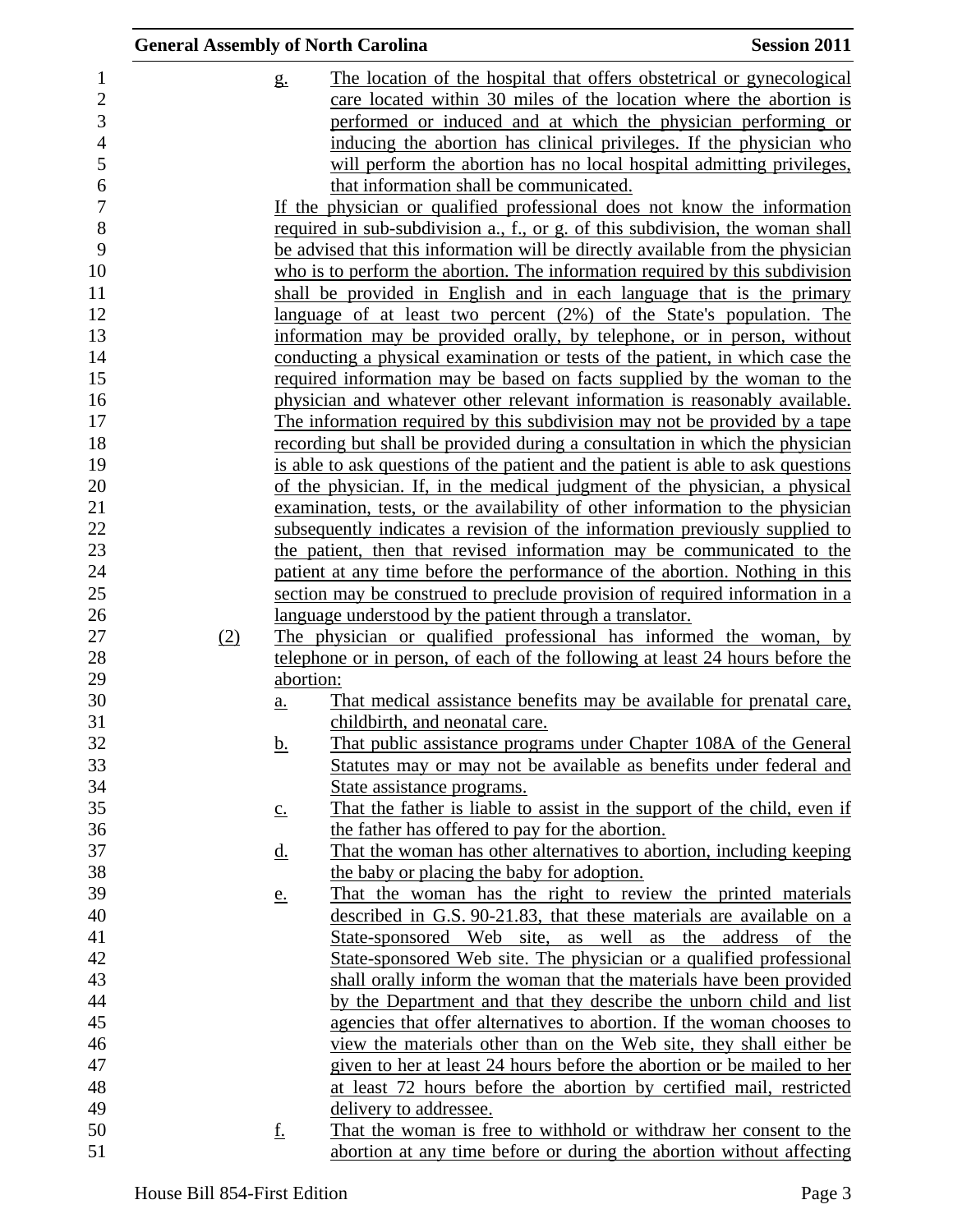|     | <b>General Assembly of North Carolina</b>                                                                                                                | <b>Session 2011</b> |
|-----|----------------------------------------------------------------------------------------------------------------------------------------------------------|---------------------|
|     | her right to future care or treatment and without the loss of any State                                                                                  |                     |
|     | or federally funded benefits to which she might otherwise be entitled.                                                                                   |                     |
|     | The information required by this subdivision shall be provided in English                                                                                |                     |
|     | and in each language that is the primary language of at least two percent                                                                                |                     |
|     | (2%) of the State's population. The information required by this subdivision                                                                             |                     |
|     | may be provided by a tape recording if provision is made to record or                                                                                    |                     |
|     | otherwise register specifically whether the woman does or does not choose                                                                                |                     |
|     | to have the printed materials given or mailed to her. Nothing in this                                                                                    |                     |
|     | subdivision shall be construed to prohibit the physician or qualified                                                                                    |                     |
|     | professional from e-mailing a Web site link to the materials described in this                                                                           |                     |
|     | subdivision or G.S. 90-21.83.                                                                                                                            |                     |
| (3) | The woman certifies in writing, before the abortion, that the information                                                                                |                     |
|     | described in subdivisions (1) and (2) of this section has been furnished her                                                                             |                     |
|     | and that she has been informed of her opportunity to review the information                                                                              |                     |
|     | referred to in sub-subdivision (2)e. of this section. The original of this                                                                               |                     |
|     | certification shall be maintained in the woman's medical records, and a copy                                                                             |                     |
|     | shall be given to her.                                                                                                                                   |                     |
| (4) | Before the performance of the abortion, the physician who will perform the                                                                               |                     |
|     | abortion or the qualified technician must receive a copy of the written                                                                                  |                     |
|     | certification required by subdivision (3) of this section.                                                                                               |                     |
|     | "§ 90-21.83. Printed information required.                                                                                                               |                     |
| (a) | Within 90 days after this Article becomes effective, the Department shall publish in                                                                     |                     |
|     | English and in each language that is the primary language of at least two percent $(2\%)$ of the                                                         |                     |
|     | State's population and shall cause to be available on the State Web site established under                                                               |                     |
|     | G.S. 90-21.84, the following printed materials in a manner that ensures that the information is                                                          |                     |
|     | comprehensible to a person of ordinary intelligence:                                                                                                     |                     |
| (1) | Geographically indexed materials designed to inform a woman of public and                                                                                |                     |
|     | private agencies and services available to assist her through pregnancy, upon                                                                            |                     |
|     | childbirth, and while the child is dependent, including adoption agencies.                                                                               |                     |
|     | The information shall include a comprehensive list of the agencies available,                                                                            |                     |
|     | a description of the services they offer, including, which agencies offer, at<br>no cost to the woman, ultrasound imaging that enables the woman to view |                     |
|     | the unborn child or heart tone monitoring that enables the woman to listen to                                                                            |                     |
|     | the heartbeat of the unborn child, and a description of the manner, including                                                                            |                     |
|     | telephone numbers, in which they might be contacted. In the alternative, in                                                                              |                     |
|     | the discretion of the Department, the printed materials may contain a                                                                                    |                     |
|     | toll-free, 24-hour-a-day telephone number that may be called to obtain,                                                                                  |                     |
|     | orally or by tape recorded message tailored to the zip code entered by the                                                                               |                     |
|     | caller, a list of these agencies in the locality of the caller and of the services                                                                       |                     |
|     | they offer.                                                                                                                                              |                     |
| (2) | Materials designed to inform the woman of the probable anatomical and                                                                                    |                     |
|     | physiological characteristics of the unborn child at two-week gestational                                                                                |                     |
|     | increments from the time a woman can be known to be pregnant until full                                                                                  |                     |
|     | term, including pictures or drawings representing the development of the                                                                                 |                     |
|     | unborn child at two-week gestational increments. The pictures shall contain                                                                              |                     |
|     | the dimensions of the unborn child, information about brain and heart                                                                                    |                     |
|     | functions, the presence of external members and internal organs, and be                                                                                  |                     |
|     | realistic and appropriate for the stage of pregnancy depicted. The materials                                                                             |                     |
|     | shall be objective, nonjudgmental, and designed to convey only accurate                                                                                  |                     |
|     | scientific information about the unborn child at the various gestational ages.                                                                           |                     |
|     | The printed materials shall prominently display the following statement:                                                                                 |                     |
|     |                                                                                                                                                          |                     |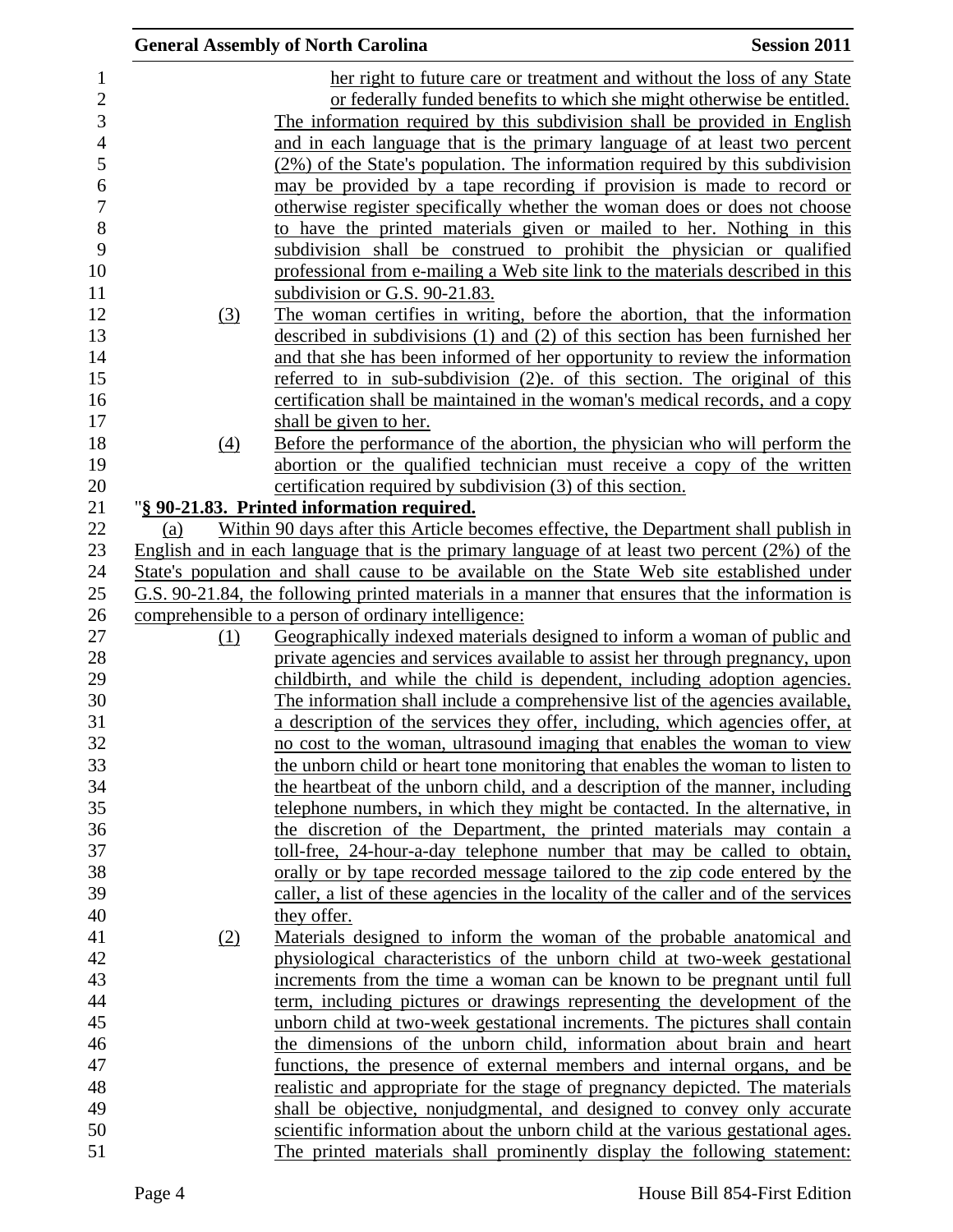|                     |                                 | <b>General Assembly of North Carolina</b>                                                         | <b>Session 2011</b> |
|---------------------|---------------------------------|---------------------------------------------------------------------------------------------------|---------------------|
| $\mathbf{1}$        |                                 | The life of each human being begins at conception. Abortion will terminate                        |                     |
| $\overline{2}$      |                                 | the life of a separate, unique living human being.' The material shall also                       |                     |
| 3                   |                                 | contain objective information describing the methods of abortion procedures                       |                     |
| $\overline{4}$      |                                 | employed, the medical risks associated with each procedure, the possible                          |                     |
| 5                   |                                 |                                                                                                   |                     |
|                     |                                 | adverse psychological effects of abortion, as well as the medical risks                           |                     |
| 6<br>$\overline{7}$ |                                 | associated with carrying an unborn child to term.                                                 |                     |
|                     | (b)                             | The materials referred to in subsection (a) of this section shall be printed in a                 |                     |
| $8\,$               |                                 | typeface large enough to be clearly legible. The Web site provided for in G.S. 90-21.84 shall be  |                     |
| 9                   |                                 | maintained at a minimum resolution of 70 DPI (dots per inch). All pictures appearing on the       |                     |
| 10                  |                                 | Web site shall be a minimum of 200x300 pixels. All letters on the Web site shall be a minimum     |                     |
| 11                  |                                 | of 12-point font. All information and pictures shall be accessible with an industry-standard      |                     |
| 12                  |                                 | browser, requiring no additional plug-ins.                                                        |                     |
| 13                  | (c)                             | The materials required under this section shall be available at no cost from the                  |                     |
| 14                  |                                 | Department upon request and in appropriate numbers to any physician, person, health facility,     |                     |
| 15                  |                                 | hospital, or qualified professional.                                                              |                     |
| 16                  | "§ 90-21.84. Internet Web site. |                                                                                                   |                     |
| 17                  |                                 | The Department shall develop and maintain a stable Internet Web site to provide the               |                     |
| 18                  |                                 | information described under G.S. 90-21.83. No information regarding who accesses the Web          |                     |
| 19                  |                                 | site shall be collected or maintained. The Department shall monitor the Web site on a regular     |                     |
| 20                  |                                 | basis to prevent and correct tampering.                                                           |                     |
| 21                  |                                 | "§ 90-21.85. Ultrasound requirement.                                                              |                     |
| 22                  | (a)                             | Notwithstanding G.S. 14-45.1, except in the case of a medical emergency, in order                 |                     |
| 23                  |                                 | for the woman to make an informed decision, at least four hours before a woman having any         |                     |
| 24                  |                                 | part of an abortion performed or induced, and before the administration of any anesthesia or      |                     |
| 25                  |                                 | medication in preparation for the abortion on the woman, the physician who is to perform the      |                     |
| 26                  |                                 | abortion, or qualified technician working in conjunction with the physician, shall do each of the |                     |
| 27                  | following:                      |                                                                                                   |                     |
| 28                  | (1)                             | Perform an obstetric ultrasound on the pregnant woman.                                            |                     |
| 29                  | (2)                             | Provide a simultaneous explanation of what the ultrasound is depicting,                           |                     |
| 30                  |                                 | which shall include the presence, location, and dimensions of the unborn                          |                     |
| 31                  |                                 | child within the uterus and the number of unborn children depicted. The                           |                     |
| 32                  |                                 | individual performing the ultrasound shall offer the pregnant woman the                           |                     |
| 33                  |                                 | opportunity to hear the fetal heart tone. The ultrasound image and                                |                     |
| 34                  |                                 | auscultation of fetal heart tone shall be of a quality consistent with the                        |                     |
| 35                  |                                 | standard medical practice in the community. If the ultrasound image                               |                     |
| 36                  |                                 | indicates that fetal demise has occurred, a woman shall be informed of that                       |                     |
| 37                  |                                 | fact.                                                                                             |                     |
| 38                  | (3)                             | Display the ultrasound images so that the pregnant woman may view them.                           |                     |
| 39                  | (4)                             | Provide a medical description of the ultrasound images, which shall include                       |                     |
| 40                  |                                 | the dimensions of the embryo or fetus and the presence of external members                        |                     |
| 41                  |                                 | and internal organs, if present and viewable.                                                     |                     |
| 42                  | (5)                             | Obtain a written certification from the woman, before the abortion, that the                      |                     |
| 43                  |                                 | requirements of this section have been complied with, which shall indicate                        |                     |
| 44                  |                                 | whether or not she availed herself of the opportunity to view the ultrasound                      |                     |
| 45                  |                                 | <u>image.</u>                                                                                     |                     |
|                     |                                 |                                                                                                   |                     |
| 46                  | (6)                             | Retain a copy of the written certification prescribed by subdivision $(a)(5)$ of                  |                     |
| 47                  |                                 | this section. The certification shall be placed in the medical file of the                        |                     |
| 48                  |                                 | woman and shall be kept by the abortion provider for a period of not less                         |                     |
| 49                  |                                 | than seven years. If the woman is a minor, then the certification shall be                        |                     |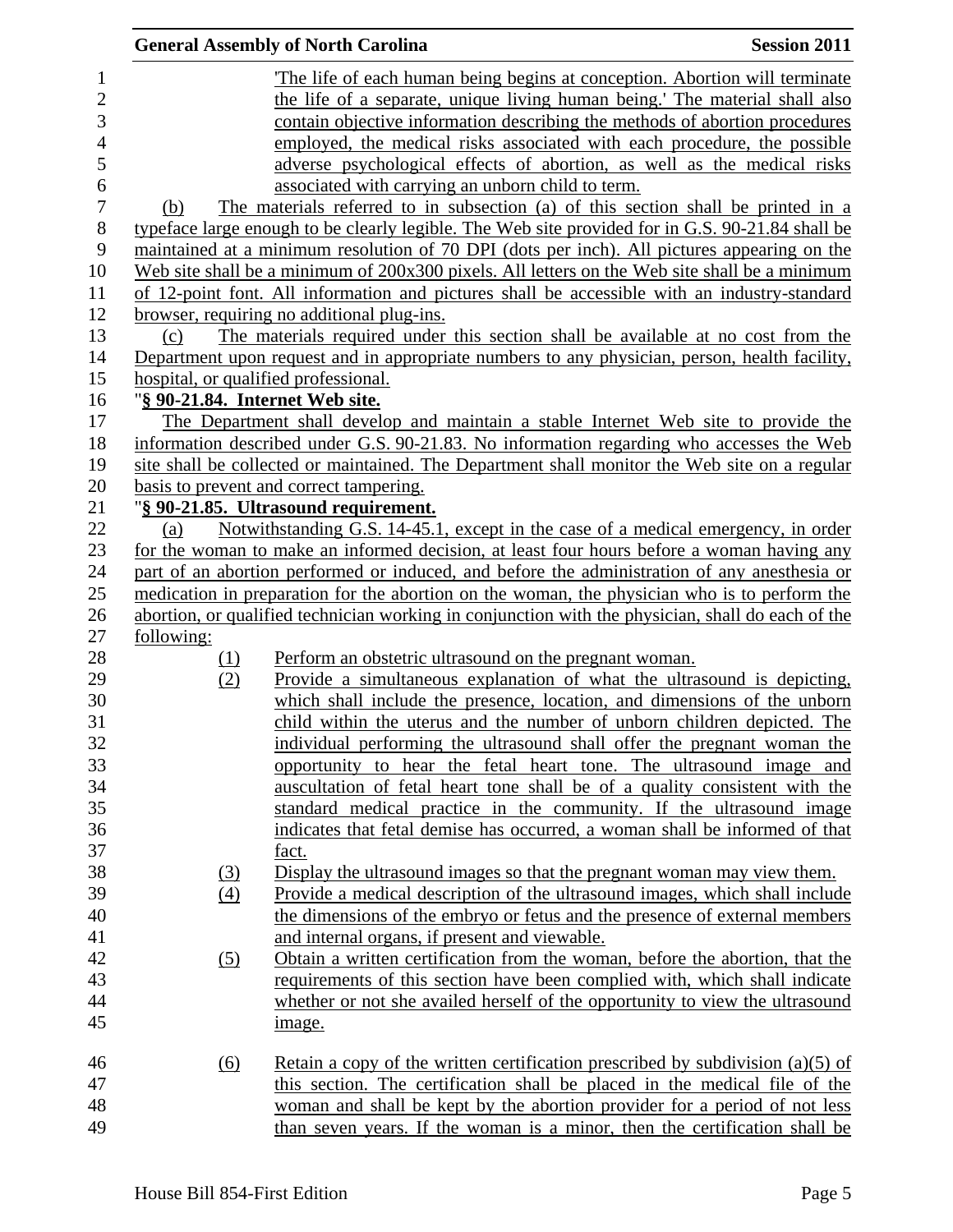|                | <b>General Assembly of North Carolina</b>                                                              | <b>Session 2011</b> |
|----------------|--------------------------------------------------------------------------------------------------------|---------------------|
| 1              | placed in the medical file of the minor and kept for at least seven years or for                       |                     |
| $\overline{c}$ | five years after the minor reaches the age of majority, whichever is greater.                          |                     |
| 3              | If the woman has had an obstetric ultrasound within 72 hours before the abortion is to be              |                     |
| $\overline{4}$ | performed, the certification of the physician or qualified technician who performed the                |                     |
| 5              | ultrasound in compliance with this subsection shall be included in the patient's records and the       |                     |
| 6              | requirements under this subsection shall be deemed to have been met.                                   |                     |
| $\overline{7}$ | Nothing in this section shall be construed to prevent a pregnant woman from<br>(b)                     |                     |
| 8              | averting her eyes from the ultrasound images required to be provided to and reviewed with her.         |                     |
| 9              | Neither the physician nor the pregnant woman shall be subject to any penalty if she declines to        |                     |
| 10             | look at the presented ultrasound images.                                                               |                     |
| 11             | In the event the person upon whom the abortion is to be performed is an<br>(c)                         |                     |
| 12             | unemancipated minor, as defined in G.S. $90-21.6(1)$ , the information described in subdivisions       |                     |
| 13             | $(a)(2)$ and $(a)(4)$ of this section shall be furnished and offered respectively to a person required |                     |
| 14             | to give parental consent under G.S. $90-21.7(a)$ and the unemancipated minor. The person               |                     |
| 15             | required to give consent in accordance with G.S. $90-21.7(a)$ , as appropriate, shall make the         |                     |
| 16             | certification required by subdivision (a)(5) of this section. In the event the person upon whom        |                     |
| 17             | the abortion is to be performed has been adjudicated mentally incompetent by a court of                |                     |
| 18             | competent jurisdiction, the information shall be furnished and offered respectively to her             |                     |
| 19             | spouse or a legal guardian if she is married or, if she is not married, to one parent or a legal       |                     |
| 20             | guardian and the woman. The spouse, legal guardian, or parent, as appropriate, shall make the          |                     |
| 21             | certification required by subdivision (a)(5) of this section. In the case of an abortion performed     |                     |
| 22             | pursuant to a court order under G.S. 90-21.8(e) and (f), the information described in                  |                     |
| 23             | subdivisions (a)(2) and (a)(4) of this section shall be provided to the minor, and the certification   |                     |
| 24             | required by subdivision (a)(5) of this section, shall be made by the minor.                            |                     |
| 25             | "§ 90-21.86. Procedure in case of medical emergency.                                                   |                     |
| 26             | When a medical emergency compels the performance of an abortion, the physician shall                   |                     |
| 27             | inform the woman, before the abortion if possible, of the medical indications supporting the           |                     |
| 28             | physician's judgment that an abortion is necessary to avert her death or that a 24-hour delay will     |                     |
| 29             | create a serious risk of substantial and irreversible impairment of a major bodily function, not       |                     |
| 30             | including psychological or emotional conditions. As soon as feasible, the physician shall              |                     |
| 31             | document in writing the medical indications upon which the physician relied and shall cause            |                     |
| 32             | the original of the writing to be maintained in the woman's medical records and a copy given to        |                     |
| 33             | her.                                                                                                   |                     |
| 34             | "§ 90-21.87. Informed consent for a minor.                                                             |                     |
| 35             | If the woman upon whom an abortion is to be performed is an unemancipated minor, the                   |                     |
| 36             | voluntary and informed written consent required under G.S. 90-21.82 shall be obtained from             |                     |
| 37             | the minor and from the adult individual who gives consent pursuant to G.S. $90-21.7(a)$ .              |                     |
| 38             | "§ 90-21.88. Reporting requirements.                                                                   |                     |
| 39             | Reporting Form. – Within 90 days after this Article becomes effective, the<br>(a)                      |                     |
| 40             | Department shall prepare a reporting form for physicians containing a reprint of this Article,         |                     |
| 41             | which lists the following:                                                                             |                     |
| 42             | The number of women to whom the physician performing the abortion,<br>(1)                              |                     |
| 43             | referring physician, or qualified technician provided the information                                  |                     |
| 44             | described in $G.S. 90-21.82(1)$ ; of that number, the number provided by                               |                     |
| 45             | telephone and the number provided in person; and of each of those numbers,                             |                     |
| 46             | the number provided in the capacity of the physician performing the                                    |                     |
| 47             | abortion, the number provided by a referring physician, and the number                                 |                     |
| 48             | provided by a qualified technician.                                                                    |                     |
| 49             | The number of women to whom the physician performing the abortion,<br>(2)                              |                     |
| 50             | referring physician, or qualified technician provided the information                                  |                     |
| 51             | described in G.S. $90-21.82(2)$ ; of that number, the number provided by                               |                     |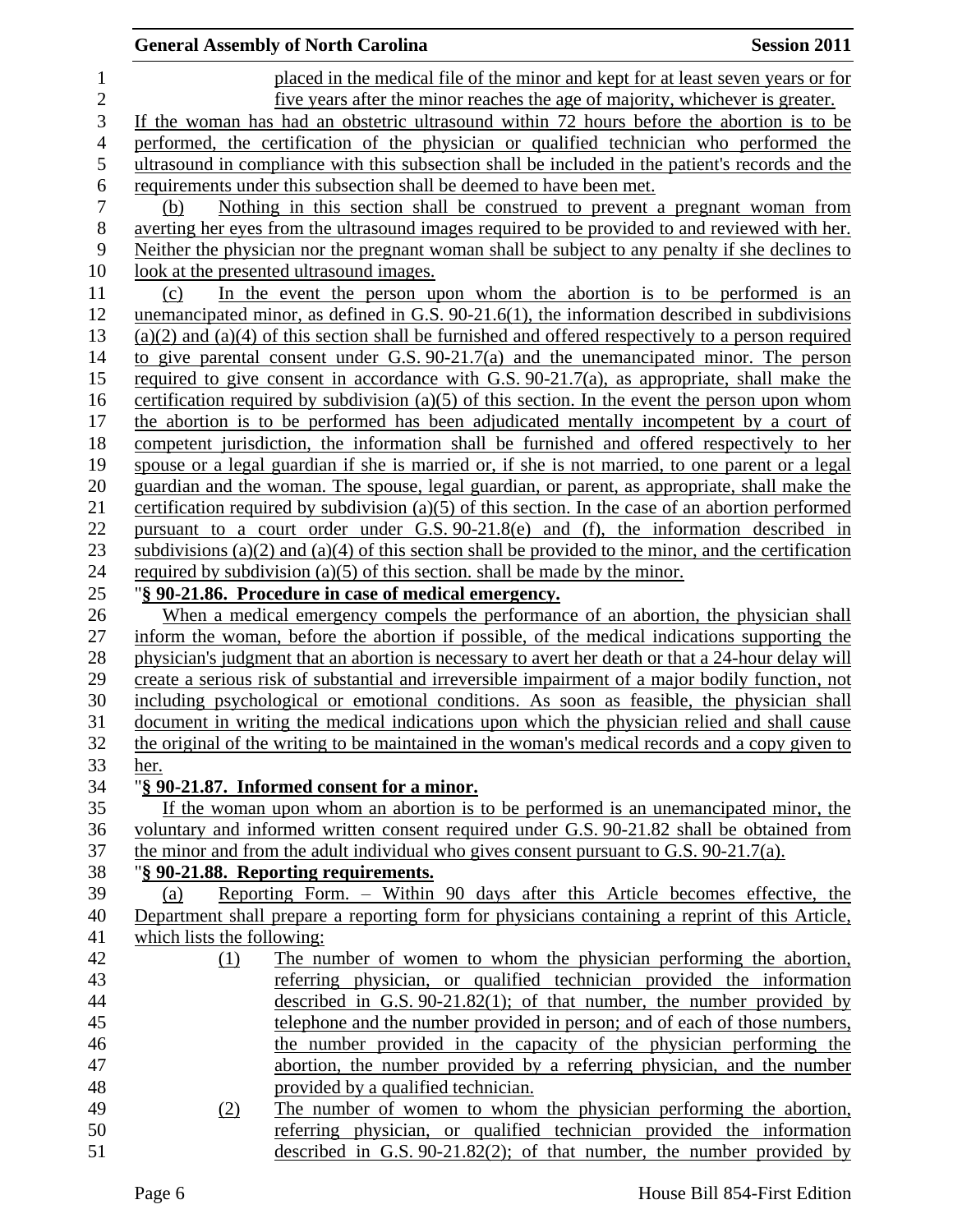|                 |     | <b>General Assembly of North Carolina</b>                                                           | <b>Session 2011</b> |
|-----------------|-----|-----------------------------------------------------------------------------------------------------|---------------------|
|                 |     | telephone and the number provided in person; of each of those numbers, the                          |                     |
|                 |     | number provided by the physician performing the abortion, the number                                |                     |
|                 |     | provided by a referring physician and the number provided by a qualified                            |                     |
|                 |     | technician.                                                                                         |                     |
|                 | (3) | The number of women who availed themselves of the opportunity to obtain a                           |                     |
|                 |     | copy of the printed information described in G.S. 90-21.83, either in person                        |                     |
|                 |     | or by mail, and the number who did not; and of each of those numbers, the                           |                     |
|                 |     | number who, to the best of the reporting physician's or qualified technician's                      |                     |
|                 |     | information and belief, went on to obtain the abortion.                                             |                     |
|                 | (4) | The number of women to whom the physician provided an ultrasound as                                 |                     |
|                 |     | described in G.S. 90-21.85; of that number, the number of women who                                 |                     |
|                 |     | viewed the ultrasound and the number that did not; of that number, the                              |                     |
|                 |     | number that decided to proceed with the abortion.                                                   |                     |
|                 | (5) | The number of abortions performed by the physician in which information                             |                     |
|                 |     | otherwise required to be provided at least 24 hours before the abortion was                         |                     |
|                 |     | not so provided because an immediate abortion was necessary to avert the                            |                     |
|                 |     | woman's death, and the number of abortions in which the information was                             |                     |
|                 |     | not so provided because a delay would create serious risk of substantial and                        |                     |
|                 |     | irreversible physical impairment of a major bodily function, not including                          |                     |
|                 |     | psychological or emotional conditions.                                                              |                     |
| (b)             |     | Distribution of Forms. – The Department shall ensure that copies of the reporting                   |                     |
|                 |     | forms described in subsection (a) of this section are provided as follows:                          |                     |
|                 | (1) | Within 120 days after this act becomes effective, to all physicians licensed to                     |                     |
|                 |     | practice in this State.                                                                             |                     |
|                 | (2) | To each physician who subsequently becomes newly licensed to practice in                            |                     |
|                 |     | this State, at the same time as official notification to that physician that the                    |                     |
|                 |     | physician is so licensed.                                                                           |                     |
|                 | (3) | On or before December 1 of each year, other than the calendar year in which                         |                     |
|                 |     | forms are distributed in accordance with subdivision (1) of this subsection,                        |                     |
|                 |     | to all physicians licensed to practice in this State.                                               |                     |
| (c)             |     | Reporting Requirement. - On or before February 28 of each year following a                          |                     |
|                 |     | calendar year in any part of which this act was in effect, each physician who provided, or          |                     |
|                 |     | whose qualified technician provided, information to one or more women in accordance with            |                     |
|                 |     | this section during the previous calendar year shall submit to the Department a copy of the form    |                     |
|                 |     | described in subsection (a) of this section, with the requested data entered accurately and         |                     |
| completely.     |     |                                                                                                     |                     |
| (d)             |     | Failure to Report as Required. – Reports that are not submitted by the end of a                     |                     |
|                 |     | 30-day grace period following the due date shall be subject to a late fee of five hundred dollars   |                     |
|                 |     | (\$500.00) for each additional 30-day period or portion of a 30-day period they are overdue.        |                     |
|                 |     | Any physician required to report in accordance with this section who has not submitted a            |                     |
|                 |     | report, or has submitted only an incomplete report, more than one year following the due date,      |                     |
|                 |     | may, in an action brought by the Department, be directed by a court of competent jurisdiction       |                     |
|                 |     | to submit a complete report within a period stated by court order or be subject to sanctions for    |                     |
| civil contempt. |     |                                                                                                     |                     |
| (e)             |     | Public Statistics. – On or before June 30 of each year the Department shall issue a                 |                     |
|                 |     | public report providing statistics for the previous calendar year compiled from all of the reports  |                     |
|                 |     | covering that year submitted in accordance with this section for each of the items listed in        |                     |
|                 |     | subsection (a) of this section. Each such report shall also provide the statistics for all previous |                     |
|                 |     | calendar years, adjusted to reflect any additional information from late or corrected reports. The  |                     |
|                 |     | Department shall take care to ensure that none of the information included in the public reports    |                     |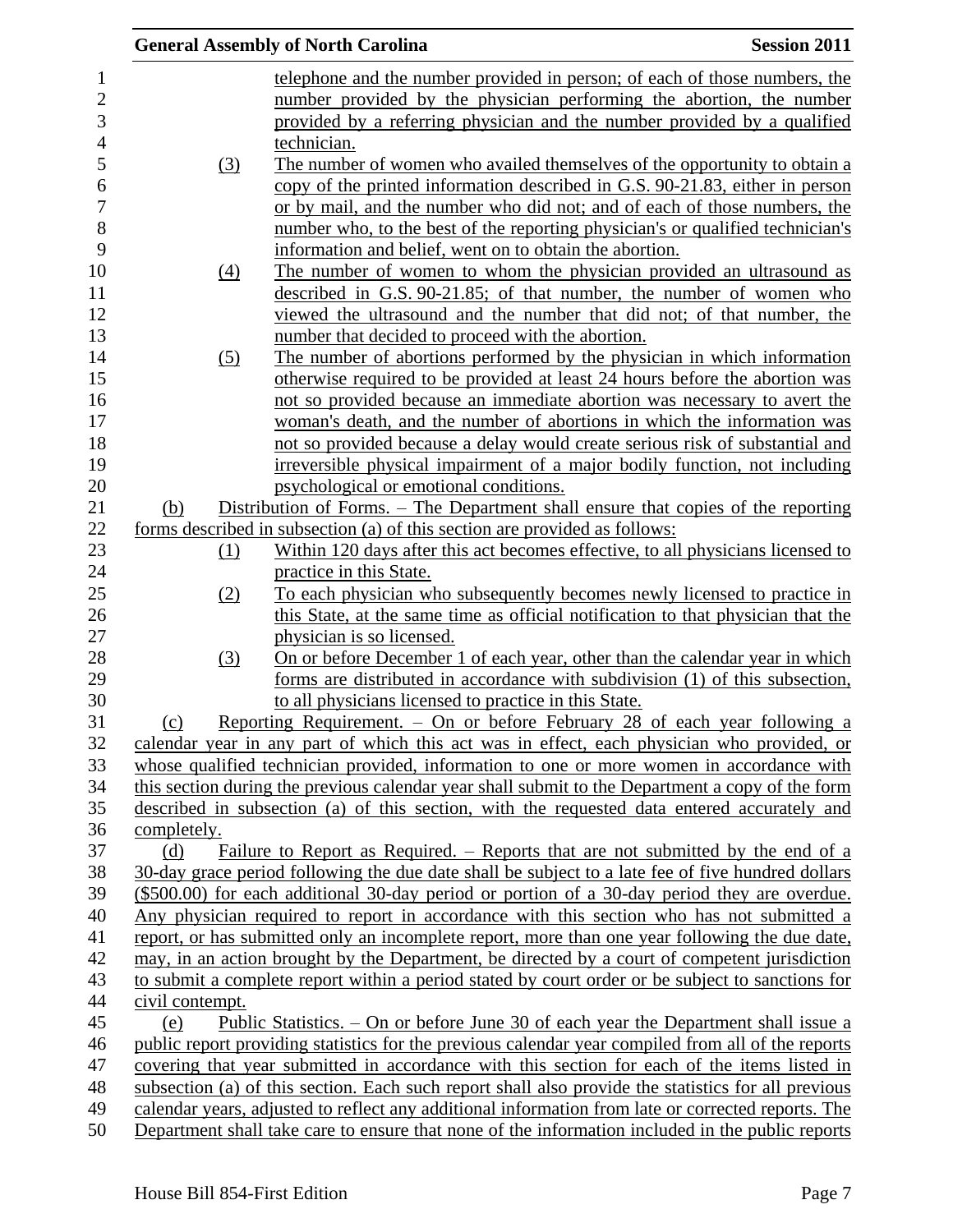|                | <b>General Assembly of North Carolina</b>                                                                                                                                                                                                                                                                                          | <b>Session 2011</b> |
|----------------|------------------------------------------------------------------------------------------------------------------------------------------------------------------------------------------------------------------------------------------------------------------------------------------------------------------------------------|---------------------|
| $\mathbf 1$    | could reasonably lead to the identification of any individual about whom information was                                                                                                                                                                                                                                           |                     |
| $\overline{2}$ | provided in accordance with subsection (c) of this section.                                                                                                                                                                                                                                                                        |                     |
| 3              | Modifications by Rule. – The Department may, by rule, alter the dates established in<br>(f)                                                                                                                                                                                                                                        |                     |
| $\overline{4}$ | this section or consolidate the forms or reports described in this section with other forms or                                                                                                                                                                                                                                     |                     |
| 5              | reports to achieve administrative convenience or fiscal savings or to reduce the burden of                                                                                                                                                                                                                                         |                     |
| 6              | reporting requirements, so long as reporting forms are provided to all licensed physicians in the                                                                                                                                                                                                                                  |                     |
| 7              | State at least once every year and the report described in subsection (e) of this section is issued                                                                                                                                                                                                                                |                     |
| 8              | at least once every year.                                                                                                                                                                                                                                                                                                          |                     |
| 9              | "§ 90-21.89. Civil remedies.                                                                                                                                                                                                                                                                                                       |                     |
| 10             | Any person upon whom an abortion has been performed and any father of an unborn<br>(a)                                                                                                                                                                                                                                             |                     |
| 11             | child that was the subject of an abortion may maintain an action for damages against the person                                                                                                                                                                                                                                    |                     |
| 12             | who performed the abortion in knowing or reckless violation of this Article. Any person upon                                                                                                                                                                                                                                       |                     |
| 13             | whom an abortion has been attempted may maintain an action for damages against the person                                                                                                                                                                                                                                          |                     |
| 14             | who performed the abortion in willful violation of this Article.                                                                                                                                                                                                                                                                   |                     |
| 15             | Injunctive relief against any person who has willfully violated this Article may be<br>(b)                                                                                                                                                                                                                                         |                     |
| 16             | sought by and granted to (i) the woman upon whom an abortion was performed or attempted to                                                                                                                                                                                                                                         |                     |
| 17             | be performed in violation of this Article, (ii) any person who is the spouse, parent, sibling, or                                                                                                                                                                                                                                  |                     |
| 18             | guardian of, or a current or former licensed health care provider of, the woman upon whom an                                                                                                                                                                                                                                       |                     |
| 19             | abortion has been performed or attempted to be performed in violation of this Article, or (iii)                                                                                                                                                                                                                                    |                     |
| 20<br>21       | the Attorney General. The injunction shall prevent the abortion provider from performing or                                                                                                                                                                                                                                        |                     |
| 22             | inducing further abortions in this State in violation of this Article.<br>If judgment is rendered in favor of the plaintiff in any action authorized under this<br>(c)                                                                                                                                                             |                     |
| 23             | section, the court shall also tax as part of the costs reasonable attorneys' fees in favor of the                                                                                                                                                                                                                                  |                     |
| 24             | plaintiff against the defendant. If judgment is rendered in favor of the defendant and the court                                                                                                                                                                                                                                   |                     |
| 25             | finds that the plaintiff's suit was frivolous or brought in bad faith, then the court shall tax as part                                                                                                                                                                                                                            |                     |
| 26             | of the costs reasonable attorneys' fees in favor of the defendant against the plaintiff.                                                                                                                                                                                                                                           |                     |
| 27             | "§ 90-21.90. Protection of privacy in court proceedings.                                                                                                                                                                                                                                                                           |                     |
| 28             | In every proceeding or action brought under this Article, the court shall rule whether the                                                                                                                                                                                                                                         |                     |
| 29             | anonymity of any woman upon whom an abortion has been performed or attempted shall be                                                                                                                                                                                                                                              |                     |
| 30             | preserved from public disclosure if she does not give her consent to the disclosure. The court,                                                                                                                                                                                                                                    |                     |
| 31             | upon motion or sua sponte, shall make the ruling and, upon determining that her anonymity                                                                                                                                                                                                                                          |                     |
| 32             | should be preserved, shall issue orders to the parties, witnesses, and counsel and shall direct the                                                                                                                                                                                                                                |                     |
| 33             | sealing of the record and exclusion of individuals from courtrooms or hearing rooms to the                                                                                                                                                                                                                                         |                     |
| 34             | extent necessary to safeguard her identity from public disclosure. Each order issued pursuant to                                                                                                                                                                                                                                   |                     |
| 35             | this section shall be accompanied by specific written findings explaining (i) why the anonymity                                                                                                                                                                                                                                    |                     |
| 36             | of the woman should be preserved from public disclosure, (ii) why the order is essential to that                                                                                                                                                                                                                                   |                     |
| 37             | end, (iii) how the order is narrowly tailored to serve that interest, and (iv) why no reasonable                                                                                                                                                                                                                                   |                     |
| 38             | less restrictive alternative exists. In the absence of written consent of the woman upon whom an                                                                                                                                                                                                                                   |                     |
| 39             | abortion has been performed or attempted, anyone who brings an action under G.S. 90-21.89                                                                                                                                                                                                                                          |                     |
| 40             | (a) or (b) shall do so under a pseudonym. This section may not be construed to conceal the                                                                                                                                                                                                                                         |                     |
| 41<br>42       | identity of the plaintiff or of witnesses from the defendant.<br>"§ 90-21.91. Assurance of informed consent.                                                                                                                                                                                                                       |                     |
| 43             | All information required to be provided under G.S. 90-21.82 to a woman<br>(a)                                                                                                                                                                                                                                                      |                     |
| 44             | considering abortion shall be presented to the woman individually and, except for information                                                                                                                                                                                                                                      |                     |
| 45             | that may be provided by telephone, in the physical presence of the woman and in a language                                                                                                                                                                                                                                         |                     |
| 46             | the woman understands to ensure that the woman has adequate opportunity to ask questions and                                                                                                                                                                                                                                       |                     |
| 47             | to ensure the woman is not the victim of a coerced abortion.                                                                                                                                                                                                                                                                       |                     |
| 48             | Should a woman be unable to read the materials provided to the woman pursuant to<br>(b)                                                                                                                                                                                                                                            |                     |
| 49             | this section, a physician or qualified professional shall read the materials to the woman in a                                                                                                                                                                                                                                     |                     |
| 50             | language the woman understands before the abortion.                                                                                                                                                                                                                                                                                |                     |
| $\mathbf{r}$ 1 | $\mathbf{R}$ $\mathbf{R}$ $\mathbf{R}$ $\mathbf{R}$ $\mathbf{R}$ $\mathbf{R}$ $\mathbf{R}$ $\mathbf{R}$ $\mathbf{R}$ $\mathbf{R}$ $\mathbf{R}$ $\mathbf{R}$ $\mathbf{R}$ $\mathbf{R}$ $\mathbf{R}$ $\mathbf{R}$ $\mathbf{R}$ $\mathbf{R}$ $\mathbf{R}$ $\mathbf{R}$ $\mathbf{R}$ $\mathbf{R}$ $\mathbf{R}$ $\mathbf{R}$ $\mathbf{$ |                     |